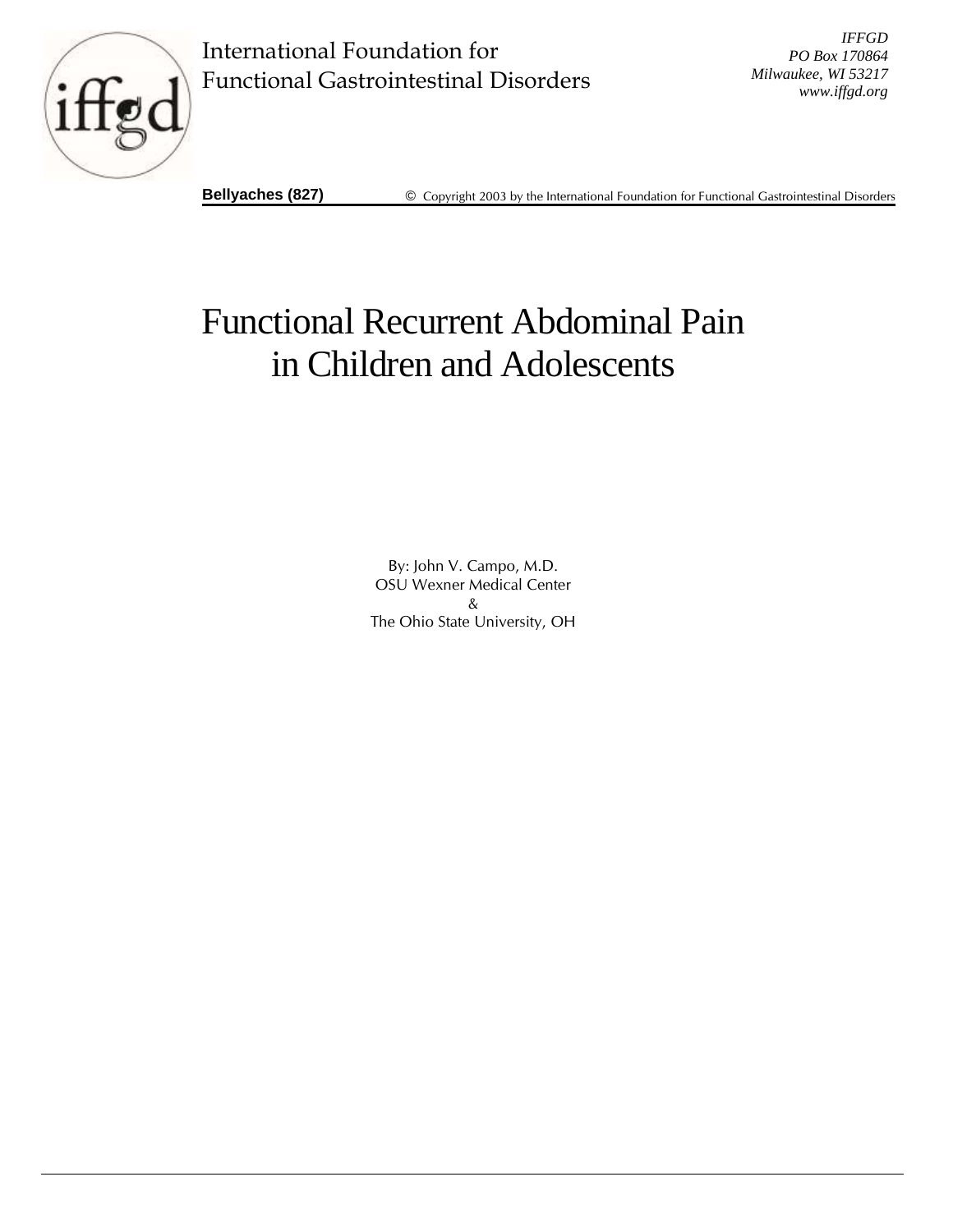## Functional Recurrent Abdominal Pain in Children and **Adolescents**

By: John V. Campo, M.D., Chief, Psychiatry, OSU Wexner Medical Center; Chair, Department of Psychiatry; and Professor, Clinical Psychiatry and Clinical Pediatrics, The Ohio State University, Columbus, OH

#### **The problem of "unexplained" abdominal pain**

Without thinking much about it, most of us expect that doctors will be able to "explain" our aches, pains, and complaints by finding some sort of tissue damage or disease that causes our discomfort. Despite such expectations, many of us have learned that not all physical suffering can be neatly explained by a physical examination or by medical tests and procedures. Doctors call physical disorders that are real but not caused by tissue damage "functional" disorders. Children with *recurrent abdominal pain (RAP)* and their families struggle with this sometimes frustrating and confusing situation every day. The vast majority of children with RAP, probably over 90%, do not have a serious disease that could shorten their life or cause tissue damage to the gut or gastrointestinal system (meaning the esophagus or food tube, the stomach, and the intestines). In the absence of clues to serious disease like blood in bowel movements or vomit, low blood count (anemia), fevers, weight loss or poor growth, persistent vomiting, or pain that repeatedly awakens the child from sleep, children with RAP are unlikely to have a serious physical disease.

#### **What is functional recurrent abdominal pain (RAP)?**

Functional RAP refers to chronic or recurrent bouts of abdominal pain (i.e., at least three bouts in a three month period) that are bad enough to interfere with a child's routine activities and daily life, but which are not caused by tissue damage or serious inflammation. RAP is a common problem affecting between 7% and 25% of school aged children and adolescents, and is one of the most common problems seen by professionals who care for children, including teachers, school nurses, and physicians. Boys and girls are just as likely to be affected before the teenage years, with teenage girls complaining more about RAP than boys. Older children and teenagers complain more often about stomachaches than young children, with one study finding that 8% of middle and high school students reported seeing a doctor for stomachaches during the previous year.

#### **WHY BE CONCERNED ABOUT RAP?**

*The pain is real*. The good news is that the pain suffered by children with functional RAP is not a signal of damage to the stomach or intestines. The bad news is that children with RAP suffer and the pain interferes with their day-to-day life. It hurts.

*The problem is real.* Though many children with RAP remain excellent students in spite of the pain, children with RAP are more likely to miss school or not perform as well as their peers. They may become more withdrawn socially and avoid the kinds of challenges and activities that help children grow into selfassured and productive adults. The overwhelming majority of affected children come from caring families who want to find ways to help, but parents may feel helpless and not know where to turn.

*The need for help is real.* Children with RAP make more visits to doctors than children without stomachaches, and studies suggest that abdominal pain is the chief complaint for 2% to 4 % of all pediatric office visits. Affected children and their families sometimes feel misunderstood by health care professionals and school officials. What's more is that the pain can become a big worry, especially for parents, who may be concerned that the child is suffering from a life threatening disease or that each bout of pain is a warning sign that damage is occurring somewhere in the body. Such fears in parents and doctors can put children with RAP at risk to undergo potentially dangerous medical tests, procedures, or treatments (even surgical procedures) that they don't need.

*A clue to other problems.* Children with RAP commonly suffer from other physical symptoms, including headaches, other aches and pains, and feelings of dizziness or tiredness. They are also much more likely to be prone to fears and worries than other children their age, and somewhat more likely to appear sad or irritable. A few studies have shown that about 4 of 5 children brought to see a doctor for RAP will have an anxiety disorder and 2 of 5 will suffer from a depressive disorder. While it would be easy to jump to the conclusion that RAP causes the feelings of anxiety and depression, or the reverse, it is probably not that simple. The same sorts of vulnerabilities that could make children prone to RAP might also put them at risk for anxiety, depression, or headaches.

*A clue to future problems.* Adults with a history of RAP in childhood are more likely to suffer from functional abdominal pain, anxiety and depressive disorders, and worries about illness and physical health than those with no history of RAP.

#### **Are there different types of functional RAP?**

Because doctors are trying to learn more about functional RAP, guidelines (Rome II) have been developed for subtypes of functional RAP based on characteristics of the abdominal pain. When the child's belly pain improves after a bowel movement and/or is associated with a change in bowel habits like diarrhea, constipation, or feeling the need to rush to the bathroom to avoid an accident, a child with RAP is said to suffer from *irritable bowel syndrome (IBS)*. Children with pain above the belly button who do not have bowel complaints consistent with IBS are diagnosed with *functional dyspepsia (FD)*, while those with episodic pain accompanied by symptoms and/or family history characteristic of migraine headaches can be diagnosed with *abdominal migraine*, and those with continuous or nearly continuous abdominal pain lasting at least 6 months can receive the unfortunate and potentially confusing label of *functional abdominal pain (FAP)*. Unfortunately for physicians and researchers, we still don't know if there are meaningful differences between children with one or another subtype of RAP. For example, we still don't know for sure if children with functional RAP who have symptoms of IBS do better or worse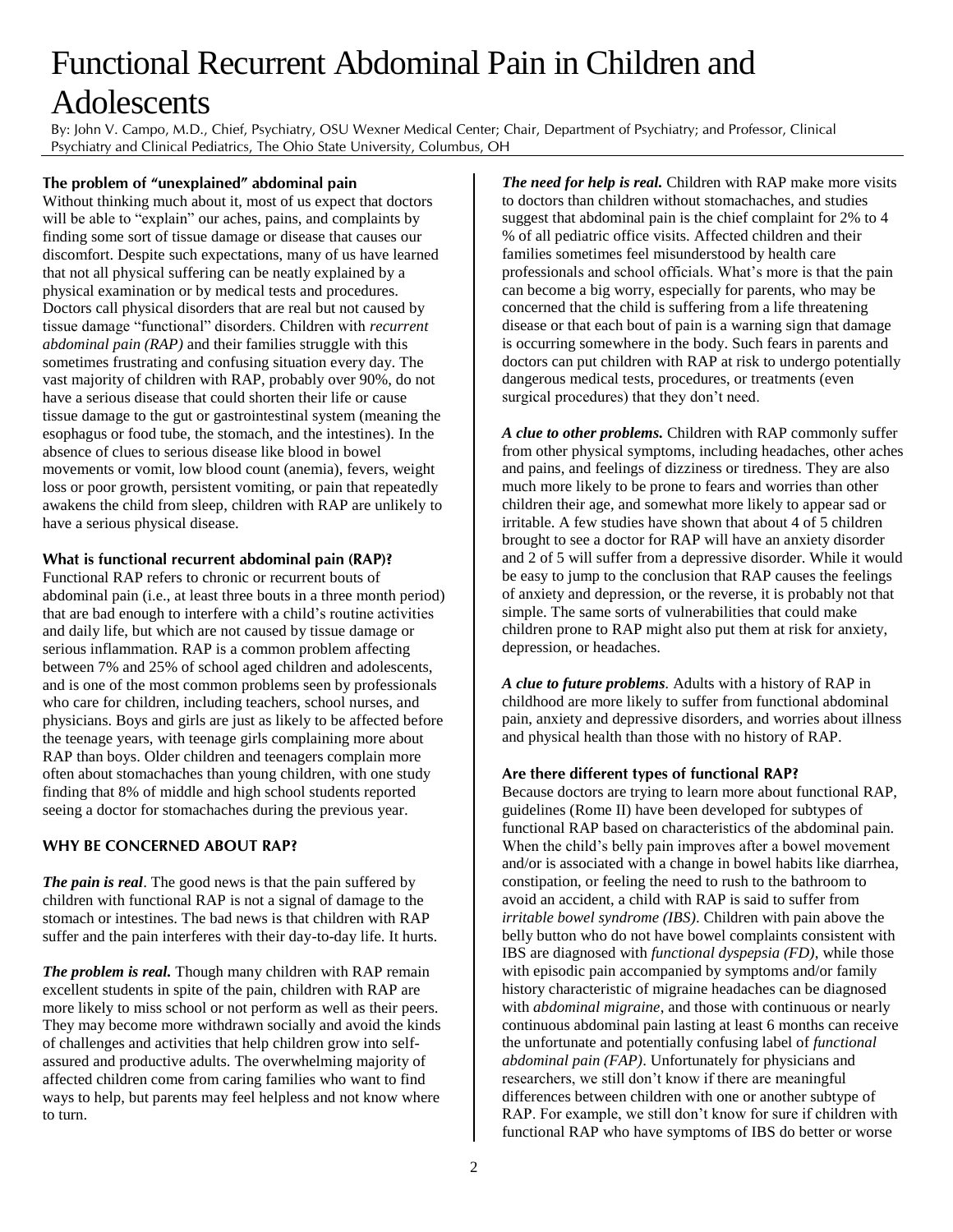over time than those who don't have bowel related complaints, or if one subtype of RAP responds better to a particular treatment than another subtype. It is also true that many children with functional RAP do not fit neatly into one of the subtypes mentioned above.

#### **What causes functional RAP?**

The truth is, we just don't know for sure. Though the exact cause remains a mystery, some clues are emerging. Some research suggests that children with functional RAP may be oversensitive to sensations or feelings coming from the gut and/or more likely to describe the sensations as painful than other children. Doctors call this extra sensitivity to gut sensations visceral hyperalgesia. This tendency may be inborn or could develop later in life, sometimes after an infection or inflammation of the gut that has long since healed. Children who are more sensitive to gut sensations or who are more likely to interpret sensations from the gut as threatening signals that something is wrong with the body would probably be more likely to experience and/or complain about stomachaches.

#### **Can stress cause RAP?**

This is not a simple question. In the end, it may turn out that children with RAP are simply more "sensitive" than other children, perhaps both physically and emotionally. Some parents and even some children with RAP notice that stress can sometimes trigger the pain. It may also be true that at least some children with RAP are more likely to react to stress with abdominal pain or have more problems coping with stress than other children. Research has found that many children with RAP are prone to become distressed when faced with unexpected life events and view new experiences as threatening more often than pain-free children. Such emotionally sensitive children with RAP appear to be more likely to experience abdominal pain when dealing with the hassles of everyday than children with more resilient personalities.

## **Is the problem source in the gut or the brain?**

The temptation here is to speculate that the answer is simply "yes," since there is reason to suspect that RAP is a problem involving both the gut and the brain. The gut has its own nervous system that develops from the same cells in the embryo that give rise to the brain. The same parts of the brain process both physical pain and emotions in many instances. Visceral hyperalgesia is likely influenced by body chemicals like serotonin that function as neurotransmitters in both the gut and the brain. Scientists once thought that serotonin was only an important chemical messenger in the brain, but have since learned that over 90% of the body's serotonin is found in the gut, where it is involved in pain signaling and in the control of intestinal movements. Serotonin is likely to be important in a variety of illnesses such as irritable bowel syndrome (IBS), migraine, anxiety, and depression.

### **WHAT IS KNOWN ABOUT TREATMENT?**

*Need for research.* Because RAP is a real problem that can seriously interfere with a child's life, it is important to find effective treatments. Unfortunately, there is not enough scientific evidence to guide doctors and families about what treatments work best and what treatments work best for specific types of children. In addition, because children with RAP

commonly suffer from gastrointestinal symptoms besides pain, as well as other physical and emotional symptoms such as headaches, anxiety, or depression, finding a single treatment that addresses all of the symptoms experienced by any given child with RAP may not be so easy. Much needs to be learned.

*Diet.* Though many doctors and families have suspected that RAP could be caused by a lack of dietary fiber or by lactose intolerance, dietary treatments with high fiber diets or the elimination of lactose and milk products have not been proven to be effective in studied groups of children with RAP. This does not mean that diet is not important, or that dietary changes may not be helpful for an individual child, but there is little scientific evidence to think that dietary changes alone will have a big impact on most children with RAP.

*Medication.* Medications such as antispasmodics, acid reducers, and antidepressants are commonly prescribed for children with RAP, but the scientific evidence for their effectiveness is still limited. One study suggested that an acid reducer helped reduce pain in children with functional dyspepsia. Another study found that peppermint oil reduced abdominal pain in children with IBS, but had little effect on other associated symptoms. Pizotifen, a European medication that affects the way the body uses the neurotransmitter serotonin, was found in another small study to be helpful in the treatment of abdominal migraine. Other medications like alosetron and tegaserod that disrupt communication between cells using serotonin as a chemical messenger have been used to treat IBS in adults, but have yet to be studied in children. [Be sure to discuss the use of *any*  medication, including over-the-counter or herbal, with your child's physician.]

*Psychotherapy.* A type of psychotherapy called cognitivebehavioral therapy that pulls together a number of different practical strategies such as education of the child and family about RAP, self-monitoring of the symptoms, training in coping with the pain, rewards for healthy behaviors, and the use of selfmanagement techniques such as relaxation training has had encouraging results in a few small trials for children with RAP.

#### **WHAT THINGS CAN CHILDREN WITH RAP AND THEIR FAMILIES DO TO HELP?**

*Find a doctor you can trust.* Having a single physician who knows the child well, has credibility, and coordinates care can be especially reassuring and useful. Many families are concerned that "the doctors don't know what is wrong" since children with RAP do not have a disease in the traditional sense, meaning that the symptoms cannot be "explained" by the presence of tissue damage or abnormal findings from laboratory tests and procedures. Reassurance that there is no life threatening disease present is important, and it can be a comfort to know that the child's abdominal pain is not an indication that tissue damage is taking place in the gut, but patients and families deserve to know what the problem is and what the child "has" before moving forward. Diagnosis should precede treatment.

*Education.* Children with RAP and their families should learn as much as possible about RAP, including what we know and what we don't know, and should be encouraged to ask questions